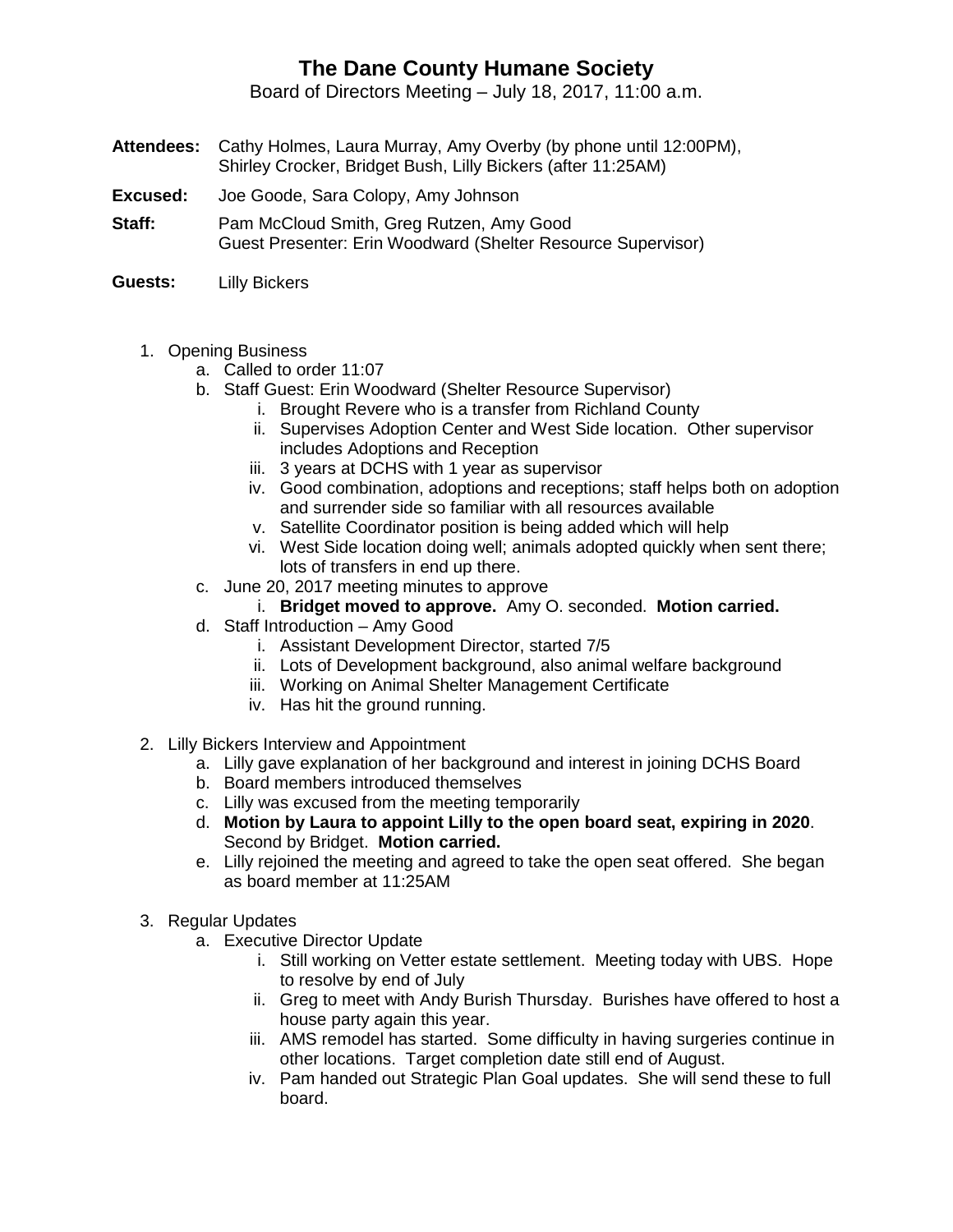## **The Dane County Humane Society**

Board of Directors Meeting – July 18, 2017, 11:00 a.m.

- b. Pam confirmed that Animal Statistics were sent to the board.
	- i. Pam also confirmed that an updated matrix of euthanasia reason will be sent when finalized, expected for August Board meeting if approved.
- c. Greg Rutzen Development Update
	- i. Quarterly report not finalized yet due to no Financials. Will be available next month.
	- ii. At 30.6% of annual Development goal, compared to 37% last year, but all mailings are later this year so expect to be a bit behind last year.
	- iii. Since 4/1 received 33 gifts of \$1,000 or more; running ahead of last year.
	- iv. Discussion on how to raise large amounts without a Capital Campaign so the monies can be used for on-going operations.
		- 1. Lilly will bring example used by Madison Country Day School.
		- 2. Important not to take on any extra costs that would be associated with Capital campaign. Need operational on-going support.
- d. Financials
	- i. Postponed until financial reports for June are ready.
- 4. Old Business
	- a. Nominations to BOD
		- i. Joel Davidson sent skill set, but needs to be a member.
		- ii. Joe will have further discussion with Gillian Carter week of 7/30.
		- iii. Amy Manthey still possible for September time frame.
		- iv. Katherine Hill busy with year-end. Shirley will re-contact after August.
		- v. Need update from Sara regarding teacher at the Vet School
		- vi. Laura ran into Maggie Premo. Maggie says she plans to apply still.
		- vii. Cathy can contact Laurel Sukup any time.
	- b. Philanthropy Committee Charter
		- i. Reviewed again.
			- ii. Meetings changes approved.
			- iii. Service changes did not reflect last month discussion accurately.
				- 1. Service
					- a. To be simplified, less restrictive
						- b. "The term of service for Committee members shall be two years with the option to renew at the discretion of the committee chair."
					- **c. Laura moved to approve the charter with the above modification.** Shirley seconded**. Motion approved.**
	- **c.** Board Engagement Session **Reminder to get completed goals to Greg by end of July!**
- **5.** New Business
	- **a.** Association of Fundraising Professionals 5/16 Takeaways
		- **i.** Greg and Laura discussed the meeting attended.
		- **ii.** Development take away Development needs to set expectation for board members that they need to be involved in Development, as various levels as different times.
		- **iii.** Different roles for board members in Development were discussed. Not all board members need to function at the partner level, but all need to be at the support level.
		- **iv.** Remainder of discussion was basically primer on why people give